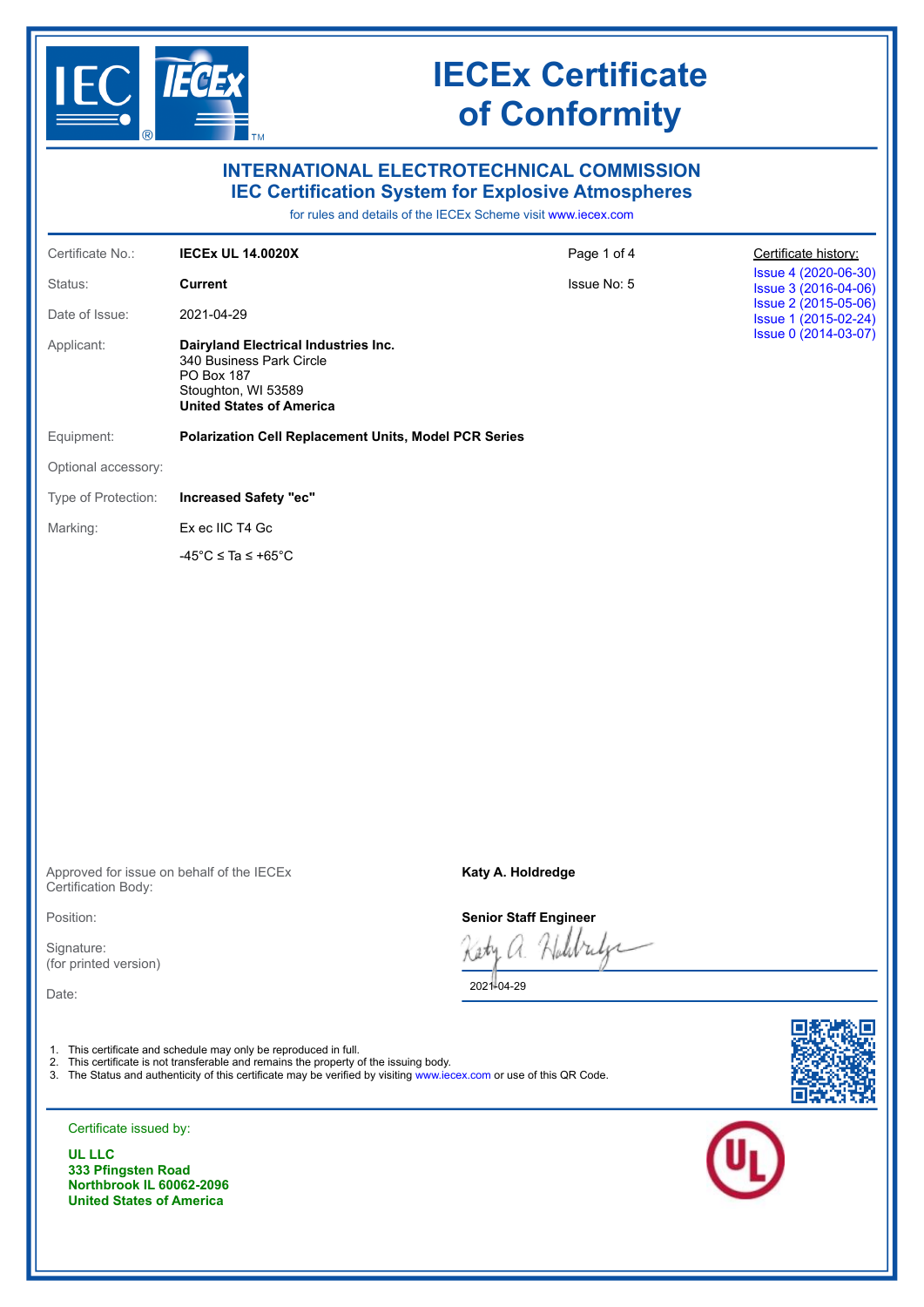

| Certificate No.:                          | <b>IECEX UL 14.0020X</b>                                                                                                                        | Page 2 of 4 |
|-------------------------------------------|-------------------------------------------------------------------------------------------------------------------------------------------------|-------------|
| Date of issue:                            | 2021-04-29                                                                                                                                      | Issue No: 5 |
| Manufacturer:                             | Dairyland Electrical Industries Inc.<br>340 Business Park Circle<br><b>PO Box 187</b><br>Stoughton, WI 53589<br><b>United States of America</b> |             |
| Additional<br>manufacturing<br>locations: | Dairyland Electrical Industries Inc.<br>110 Memorial Drive<br>Pound, WI 54161<br><b>United States of America</b>                                |             |

This certificate is issued as verification that a sample(s), representative of production, was assessed and tested and found to comply with the IEC Standard list below and that the manufacturer's quality system, relating to the Ex products covered by this certificate, was assessed and found to comply with the IECEx Quality system requirements.This certificate is granted subject to the conditions as set out in IECEx Scheme Rules, IECEx 02 and Operational Documents as amended

#### **STANDARDS** :

The equipment and any acceptable variations to it specified in the schedule of this certificate and the identified documents, was found to comply with the following standards

| IEC 60079-0:2017<br>Edition: 7.0 | Explosive atmospheres - Part 0: Equipment - General requirements             |
|----------------------------------|------------------------------------------------------------------------------|
| IEC 60079-7:2017<br>Edition: 5.1 | Explosive atmospheres - Part 7: Equipment protection by increased safety "e" |

This Certificate **does not** indicate compliance with safety and performance requirements other than those expressly included in the Standards listed above.

#### **TEST & ASSESSMENT REPORTS:**

A sample(s) of the equipment listed has successfully met the examination and test requirements as recorded in:

Test Reports:

[US/UL/ExTR14.0030/00](https://www.iecex-certs.com/deliverables/REPORT/37228/view) [US/UL/ExTR14.0030/01](https://www.iecex-certs.com/deliverables/REPORT/37229/view) [US/UL/ExTR14.0030/02](https://www.iecex-certs.com/deliverables/REPORT/37230/view) [US/UL/ExTR14.0030/03](https://www.iecex-certs.com/deliverables/REPORT/37231/view) [US/UL/ExTR14.0030/04](https://www.iecex-certs.com/deliverables/REPORT/62068/view) [US/UL/ExTR14.0030/05](https://www.iecex-certs.com/deliverables/REPORT/71387/view)

Quality Assessment Report:

[US/UL/QAR14.0006/04](https://www.iecex-certs.com/deliverables/REPORT/61917/view)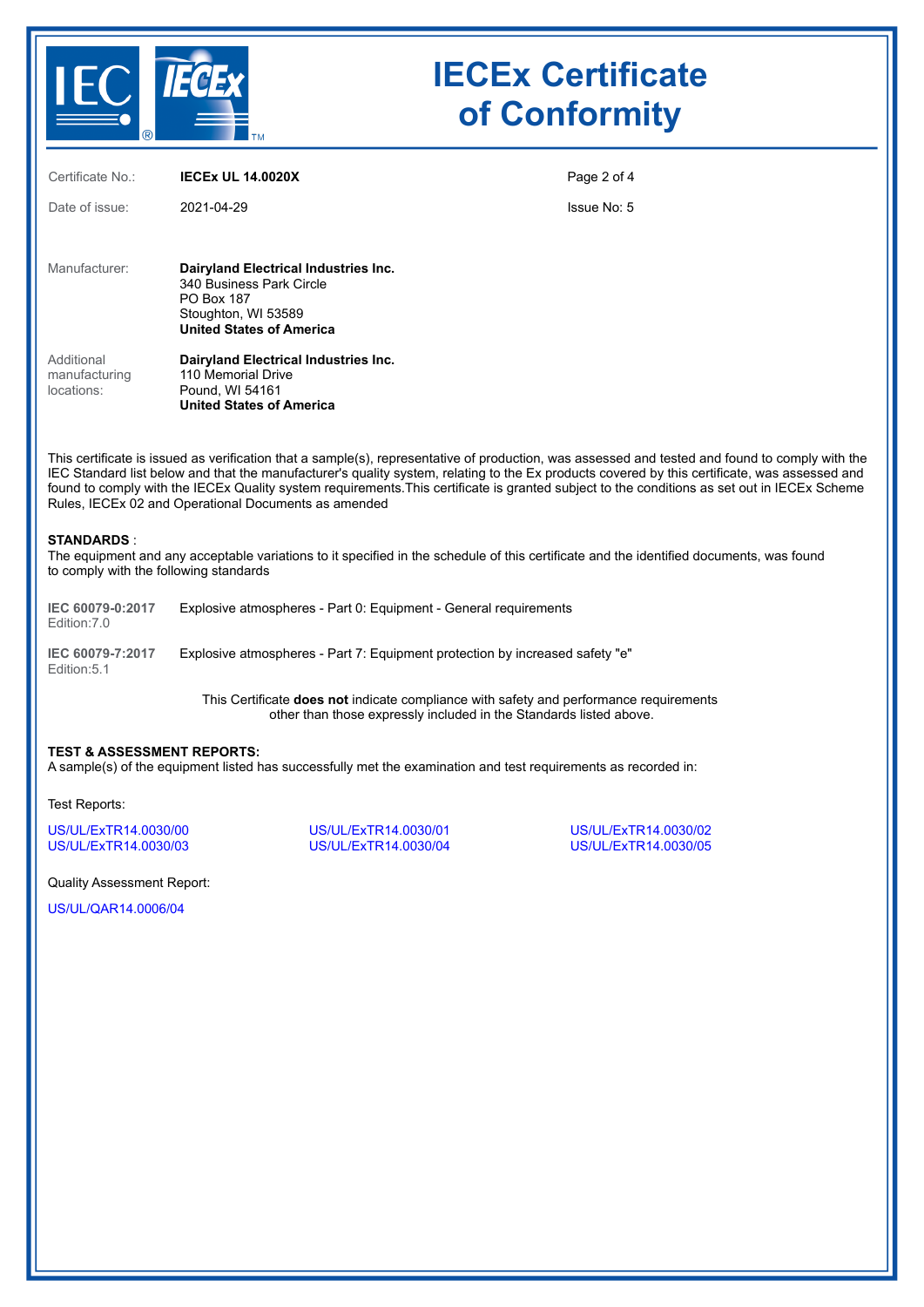

Certificate No.: **IECEx UL 14.0020X**

Date of issue: 2021-04-29

Page 3 of 4

Issue No: 5

### **EQUIPMENT:**

Equipment and systems covered by this Certificate are as follows:

These devices are intended to be used to provide AC grounding and DC blocking for cathodic protection of underground pipelines and similar installation in potentially explosive atmospheres.

**Please see Annex for additional information.**

### **SPECIFIC CONDITIONS OF USE: YES as shown below:**

- Plastic enclosures are to be cleaned or wiped only with a damp cloth.
- During installation the device should be handled and mounted in a location so that direct impact is minimized.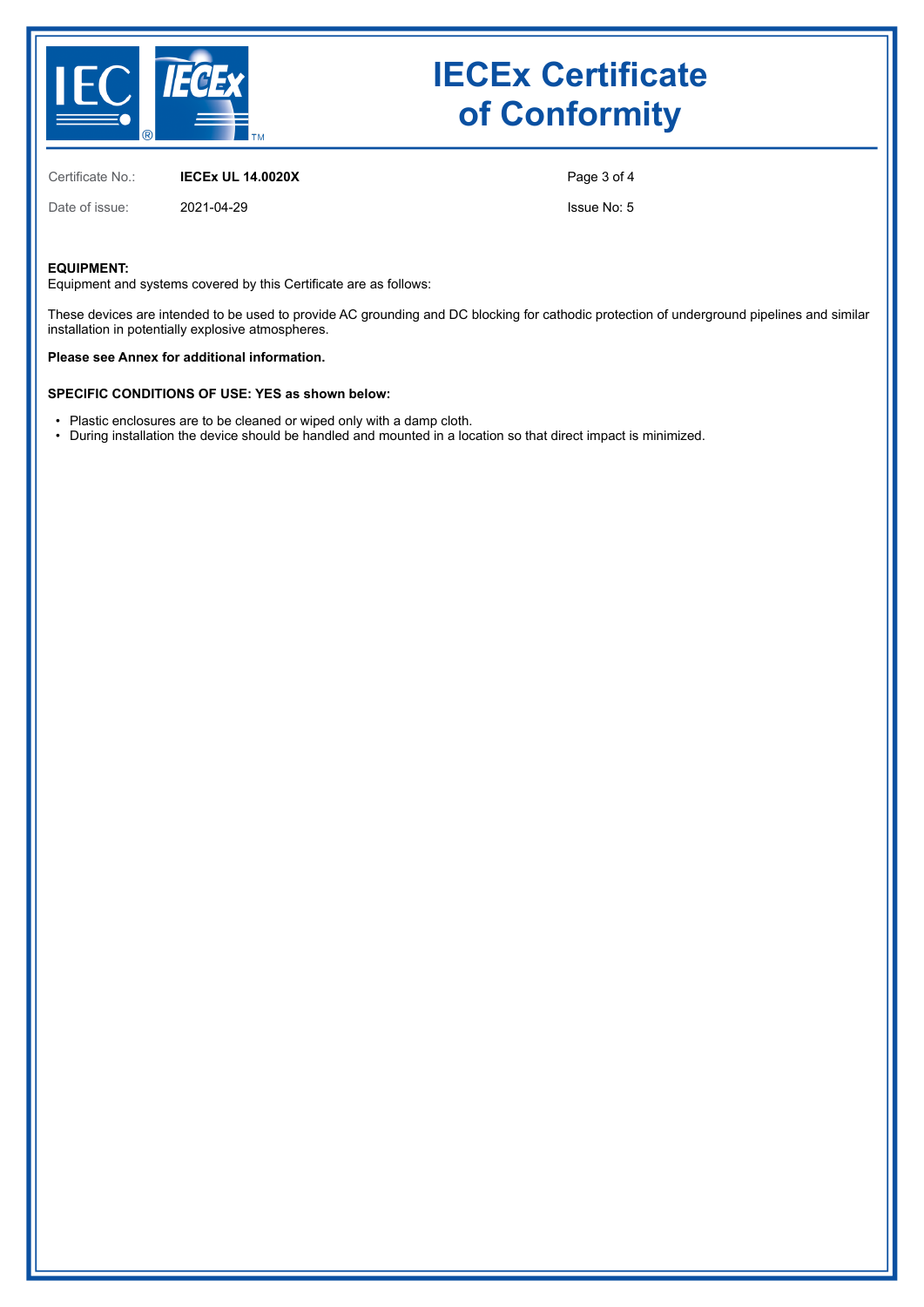

Certificate No.: **IECEx UL 14.0020X**

Date of issue: 2021-04-29

Page 4 of 4

Issue No: 5

#### **DETAILS OF CERTIFICATE CHANGES (for issues 1 and above)**

Issue 1: Revision of drawing to correct the enclosure cover.

Issue 2: Revisions to drawings.

Issue 3: The instructions and enclosure material were revised.

Issue 4: Standard update for 60079-0; changes to the internal construction and components; alternate securement method for the nameplate.

Issue 5: IEC 60079-15 standard is updated to IEC 60079-7, 5.1 Ed. Marking string on the label and instructions were revised to Ex ec IIC T4 Gc. Minor revisions made to the construction.

#### **Annex:**

[Annex to IECEx UL 14.0020X Issue 5.pdf](https://www.iecex-certs.com/deliverables/CERT/52523/view)